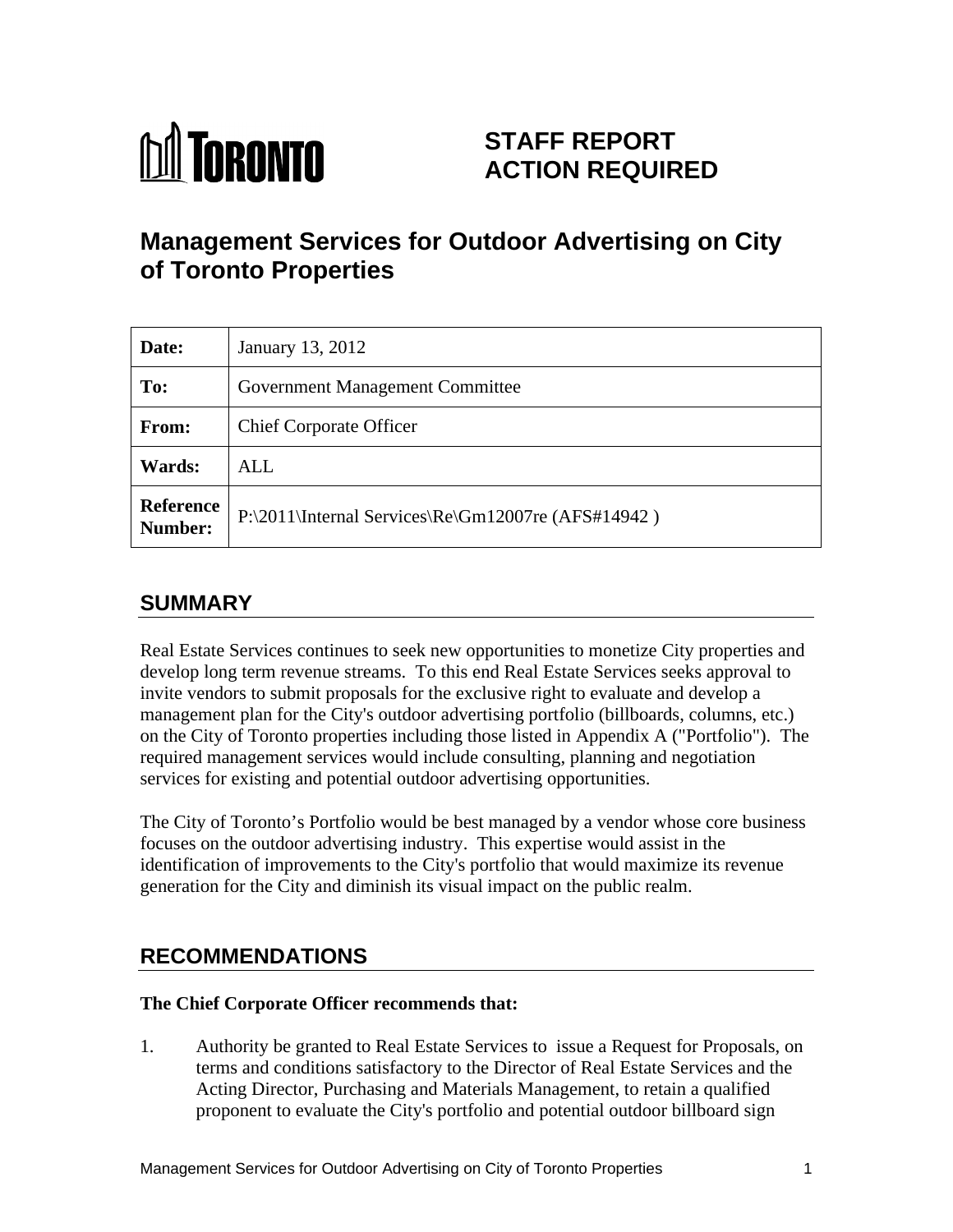opportunities on other City of Toronto properties and for the development of a strategic plan to manage and market the portfolio, including the negotiation of agreements with third party sign operators on behalf of the City, for a term of up to 5 years, subject to City approval.

- 2. The Director of Real Estate be given authority to select and execute an agreement with the successful vendor with a term of up to 5 years.
- 3. The 2012 Approved Operating Budget for Facilities Management and Real Estate be increased by \$150,000 gross, \$0 net, fully funded by increased outdoor advertising revenue.

#### **Financial Impact**

It is anticipated that the cost of these services will be \$150,000 per year and the expected revenue increase will be \$150,000 per year.

The selection of a vendor will be contingent on their realistic projection of sufficient new revenue to offset the cost of the services the vendor will provide.

The Deputy City Manager and Chief Financial Officer has reviewed this report and agrees with the financial impact information.

### **ISSUE BACKGROUND**

The City's Real Estate Services Division currently manages a portfolio of approximately 57 Third Party Signboards located on various City-owned properties. Most of the licence agreements associated with these Signboard sites have been in place for some time and have not been renegotiated, resulting in a number of overholding tenancies.

Real Estate Services therefore wishes to retain a Vendor (with no corporate affiliation to signboard Operators) that has expertise in the management of Third Party Signboards in order to rationalize and optimize revenue from the existing inventory.

#### **COMMENTS**

The selection of a Vendor to manage the Portfolio is intended to generate new Operating Budget revenues from 2012 onwards. These locations currently generate annual revenue in the amount of approximately \$137,000 and this revenue should be improved as a result of the services to be provided by the successful proponent. The projected revenue is anticipated to increase by a minimum of \$150,000. The 2013 budget submission for Facilities Management and Real Estate will reflect firmer estimates.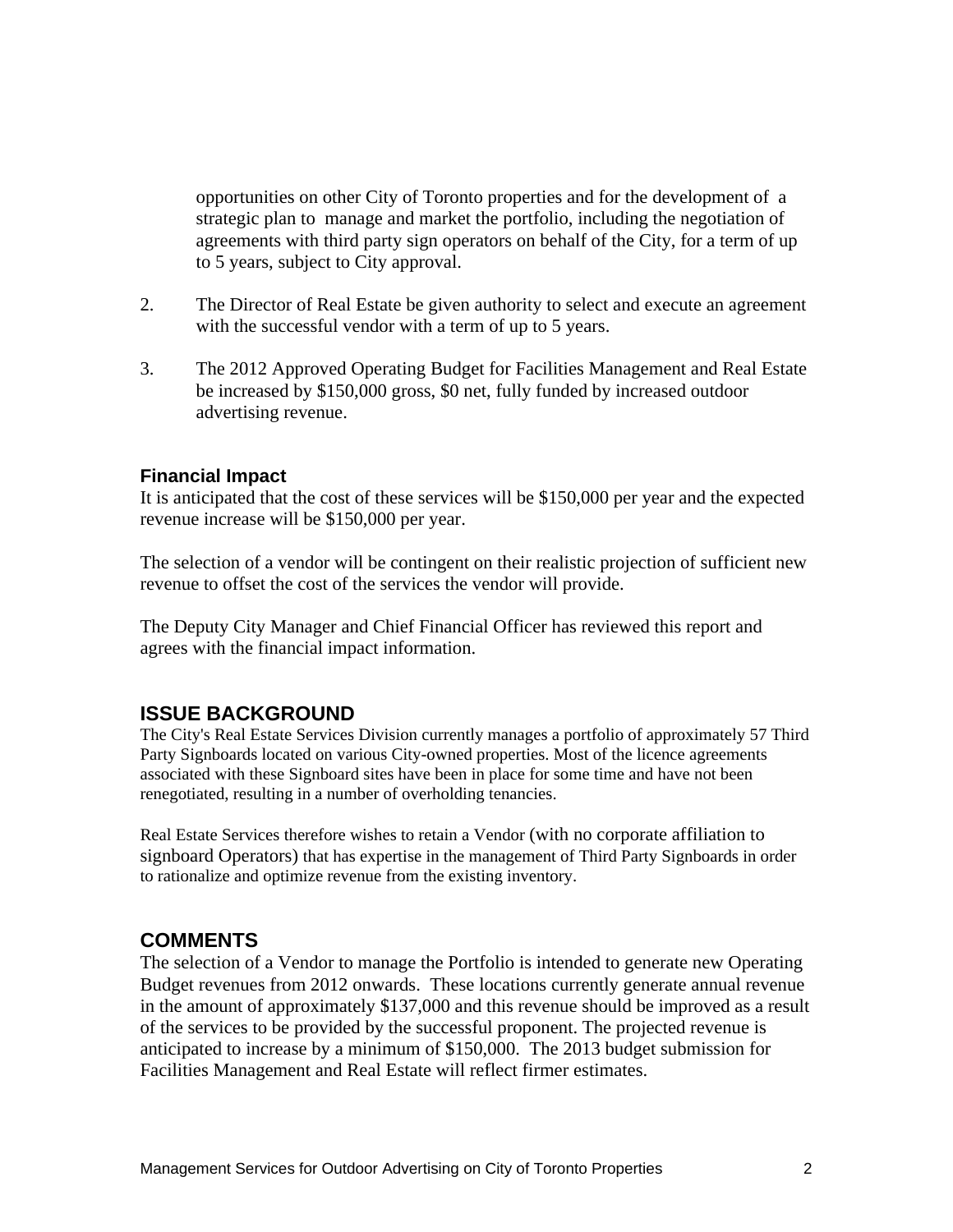Retaining an experienced vendor would provide assistance to the City to undertake the following:

- 1. Determine the potential value of the Portfolio and develop a strategy to maximize the value of the Portfolio based on industry specific knowledge and increased rental revenue while diminishing its impact on the public realm.
- 2. Implement, where requested by the Director of Real Estate Services, a business plan to market the Portfolio to companies in the Outdoor Advertising Industry to garner quality bids for the operation of individual sites and recommend the award of contracts for the approval by the Director of Real Estate Services or City Council, where required.
- 3. On any other City Properties negotiate Third Party Signboard Agreements on the City's behalf as directed by the Director of Real Estate Services.

The RFP will require proponents to provide a valuation of the Portfolio and provide a strategic plan to market and manage the City's portfolio. The vendor will be assessed on their:

- $\bullet$ Project Management Experience
- Project Team Experience  $\bullet$
- $\bullet$ Proposed Approach
- Completeness of the Proposal
- Schedule **Schedule Schedule Schedule Schedule Schedule Schedule Schedule Schedule Schedule Schedule Schedule Schedule Schedule Schedule Schedule Schedule Schedule Schedule Schedule Sch**  $\bullet$
- And Cost

The object of the evaluation and selection process is to identify the Proposals that offer the best value for the services requested. If a winning bid is chosen the contract for the successful Vendor would have an initial term for up to five years. At the end of the 5 year term staff would conduct an evaluation of the work rendered by the Vendor and submit a report to Council with recommendations on whether the management of the portfolio should be continued with the issuance of a subsequent RFP or renewal of the agreement.

It will be a term of the RFP and any subsequent agreement that all signs and sign locations in the Portfolio will be subject to all necessary municipal approvals, including the necessary approvals under the current City of Toronto sign by-law.